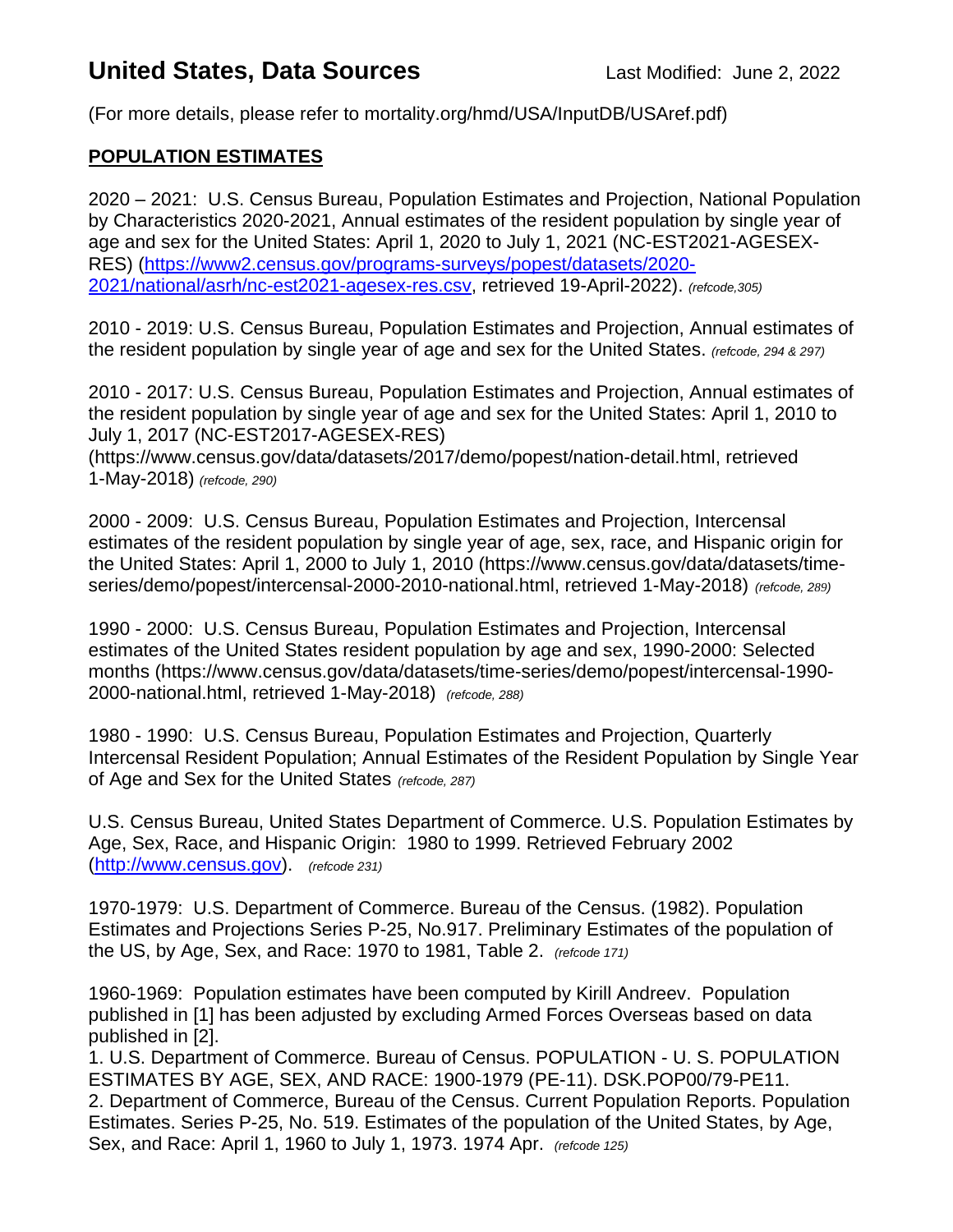1959: Population estimates have been computed by Kirill Andreev. Population published in [1] has been adjusted by excluding Armed Forces Overseas based on data published in [2]. 1. U.S. Department of Commerce. Bureau of Census. POPULATION - U. S. POPULATION ESTIMATES BY AGE, SEX, AND RACE: 1900-1979 (PE-11). DSK.POP00/79-PE11. 2. U.S. Department of Commerce, Bureau of the Census. Current Population Reports. Population Estimates. Series P-25, No. 310. Estimates of the population of the United States, by Age, Sex, and Race: 1950 to 1960. 1965 Jun 30. *(refcode 85)*

1950-1958: Population estimates have been computed by Kirill Andreev. Population published in [1] has been adjusted by excluding Armed Forces Overseas and population of Alaska and Hawaii based on data published in [2].

1. U.S. Department of Commerce. Bureau of Census. POPULATION - U. S. POPULATION ESTIMATES BY AGE, SEX, AND RACE: 1900-1979 (PE-11). DSK.POP00/79-PE11 2. U.S. Department of Commerce, Bureau of the Census. Current Population Reports. Population Estimates. Series P-25, No. 310. Estimates of the population of the United States, by Age, Sex, and Race: 1950 to 1960. 1965 Jun 30. *(refcode 71)*

1940-1949: Population estimates have been computed by Kirill Andreev. Population published in [1] has been adjusted by excluding Armed Forces Overseas based on data published in [2].

1. U.S. Department of Commerce. Bureau of Census. POPULATION - U. S. POPULATION ESTIMATES BY AGE, SEX, AND RACE: 1900-1979 (PE-11). DSK.POP00/79-PE11 2. U.S. Department of Commerce, Bureau of the Census. Current Population Reports. Population Estimates. Series P-25, No. 98. Estimates of the Population of the United States and of the Components of change by Age, Color and Sex: 1940 to 1950. 1954 Aug 13." *(refcode 45)*

1933-1939: U.S. Department of Commerce. Bureau of Census. POPULATION - U. S. POPULATION ESTIMATES BY AGE, SEX, AND RACE: 1900-1979 (PE-11). DSK.POP00/79-PE11 *(refcode 19)*

## **BIRTHS**

2020: National Center for Health Statistics, United States. Birth Data Public Use File, 2018 (retrieved from

[https://ftp.cdc.gov/pub/Health\\_Statistics/NCHS/Datasets/DVS/natality/Nat2020us.zip](https://ftp.cdc.gov/pub/Health_Statistics/NCHS/Datasets/DVS/natality/Nat2020us.zip%20on%2019-Apr-2022) on 19-[Apr-2022\)](https://ftp.cdc.gov/pub/Health_Statistics/NCHS/Datasets/DVS/natality/Nat2020us.zip%20on%2019-Apr-2022). *(refcode 304)*

2010 - 2019: National Center for Health Statistics, United States. Birth Data Public Use File, 2014 (retrieved from

ftp://ftp.cdc.gov/pub/Health\_Statistics/NCHS/Dataset\_Documentation/DVS/natality/). *(refcode 259, 263, 265, 269, 275, 282 & 284, 291, 295 & 300)*

2007 - 2009: Martin, Joyce A.; Hamilton, Brady E.; Sutton, Paul D.; Ventura, Stephanie J.; Mathews, T.J.; Kirmeyer, Sharon; Osterman, Michelle J.K. Births: Final data for 2007. National Vital Statistics Reports. National Center for Health Statistics. (refcode 249, 251 & 255)

2006: Martin, Joyce A.; Hamilton, Brady E.; Sutton, Paul D.; Ventura, Stephanie J.; Menacker, Fay; Kirmeyer, Sharon; Munson, Martha L. Births: Final data for 2006. National Vital Statistics Reports. National Center for Health Statistics. 2009 *(refcode 2007)*

2000-2005: Martin, Joyce A.; Hamilton, Brady E.; Sutton, Paul D.; Ventura, Stephanie J.;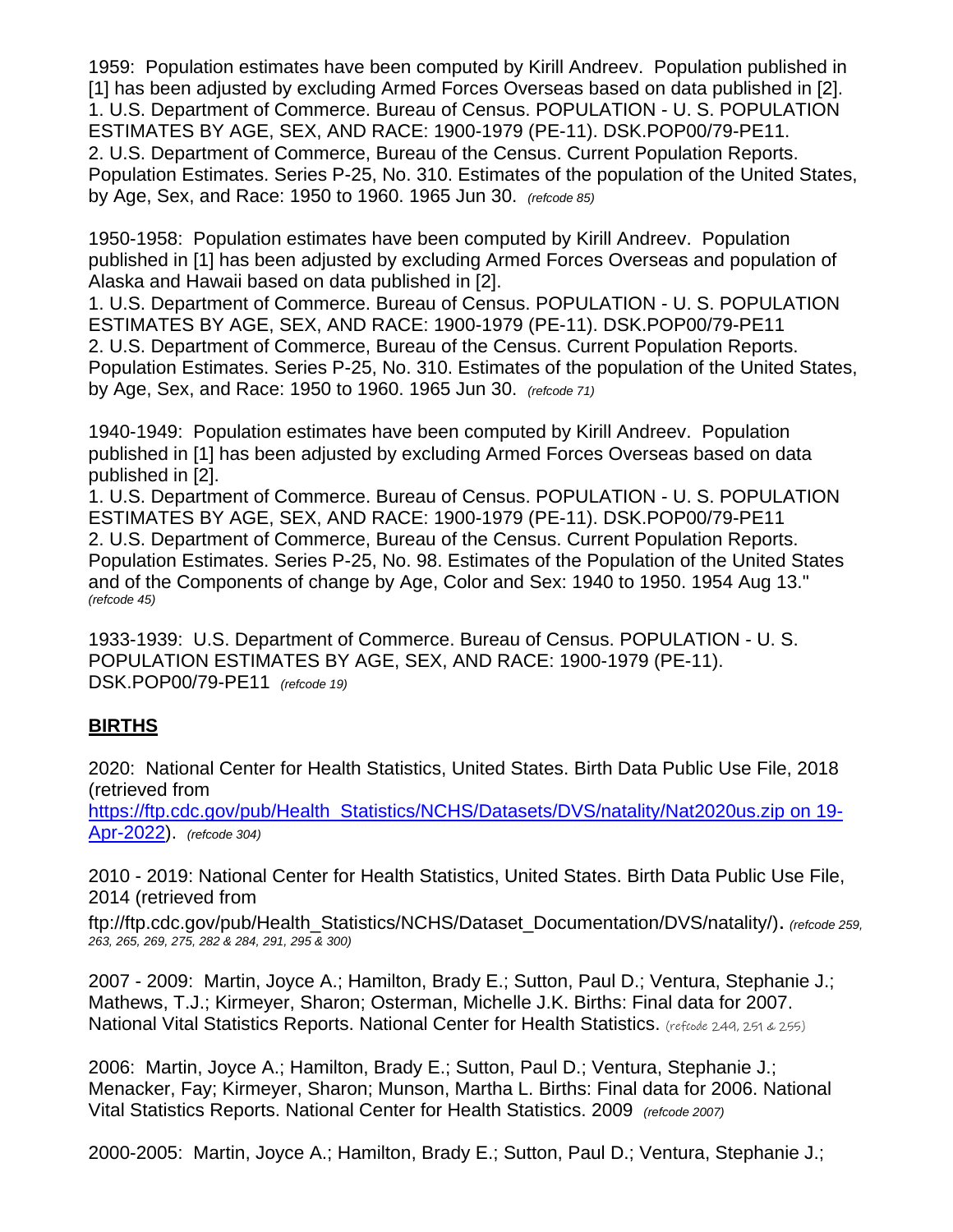Menacker, Fay; Kirmeyer, Sharon; Munson, Martha L. Births: Final data for 2000-2005. National Vital Statistics Reports. National Center for Health Statistics. 2002-2007 *(refcode: 235, 237, 239, 243, & 245)*

1995-1999: Ventura, Stephanie J., Martin, Joyce A., Curtin, Sally C., and Mathews, T.J. (1997-2001). Report of Final Natality Statistics, 1995-1999. Monthly Vital Statistics Report, Supplement. Volume 45, Number 11. Hyattsville, Maryland: National Center for Health Statistics. *(refcode: 221, 223, 225, 227, & 229)*

1994: Ventura, Stephanie J., Martin, Joyce A., Mathews, T.J., and Clarke, Sally C. (1996). Advance Report of Final Natality Statistics, 1994. Monthly Vital Statistics Report, Supplement. Volume 44, Number 11. Hyattsville, Maryland: National Center for Health Statistics. *(refcode: 219)*

1933-1993: National Center for Health Statistics, U.S. Department of Health and Human Services. (1909-1999). In: Vital Statistics of the United States. Natality. *(refcode: 17, 23, 75, 87, 91, 95, 99, 103, 107, 111, 115, 121, 127, 131, 135, 139, 143, 147, 151, 155, 159, 163, 167, 171, 173, 181, 185, 189, 193, 197, 201, 205, 209, 211, 213, 215, 217)*

#### **DEATHS**

2000 - 2020: National Center for Health Statistics, United States. Mortality Multiple Cause of Death. (refcode: 236, 238, 240, 242, 244, 246, 248, 250, 260, 263, 264, 266, 270, 277, 278, 280, 281, 286 & 292, 293, 298, 299, 301 & 303)

1999: National Center for Health Statistics, USA. Underlying and Multiple Cause of Death Data File, 1999 (ICD-10). *(refcode: 230)*

1989-1998: National Center for Health Statistics, USA. Multiple Cause of Death for ICD-9 1989 Data. *(refcode: 212, 214, 216, 218, 220, 222, 224, 226, 228)*

1988: National Center for Health Statistics, USA. Mortality Detail Files, Volume VII, 1988. Inter-University Consortium For Political And Social Research (ICPSR Study 7632). Retrieved September 2001 [\(http://www.icpsr.umich.edu\)](http://www.icpsr.umich.edu/). *(refcode: 207)*

1976-1987: National Center for Health Statistics, USA. Mortality Detail FilesI, 1976-1987. Inter-University Consortium For Political And Social Research (ICPSR Study 7632). Retrieved September 2001 [\(http://www.icpsr.umich.edu\)](http://www.icpsr.umich.edu/). *(refcode: 157, 161, 165, 169, 175, 179, 183, 187, 191, 195, 199, & 203)*

1968-1975: National Center for Health Statistics, USA. (1985). Mortality Detail Files, 1968- 1978. Inter-University Consortium For Political And Social Research (ICPSR Study 7632). Retrieved September 2001 [\(http://www.icpsr.umich.edu\)](http://www.icpsr.umich.edu/). *(refcode: 123, 129, 133, 137, 141, 145, 149, & 153)*

1959-1967: National Center for Health Statistics, USA. Mortality Detail File, 1959-1967. *(refcode: 79, 89, 91, 93, 95, 97, 101, 105, 109, 113 & 117)*

1953-1958: U.S. Department of Health, Education, and Welfare. Public Health Service. (1955). Volume II, Table 51 (Ages 0-85) and Volume I, Table B (Ages 85 and above) In: Vital Statistics of the United States, 1953. Volume I. *(refcode: 57, 59, 63, 65, 67 & 69)*

1951-1952: U.S. Department of Health, Education, and Welfare. Public Health Service. (1955). Volume II, Table 50 (Ages 0-85) and Volume I, Table B (Ages 85 and above) In: Vital Statistics of the United States, 1952. Volume I. *(refcode: 53 & 55 )*